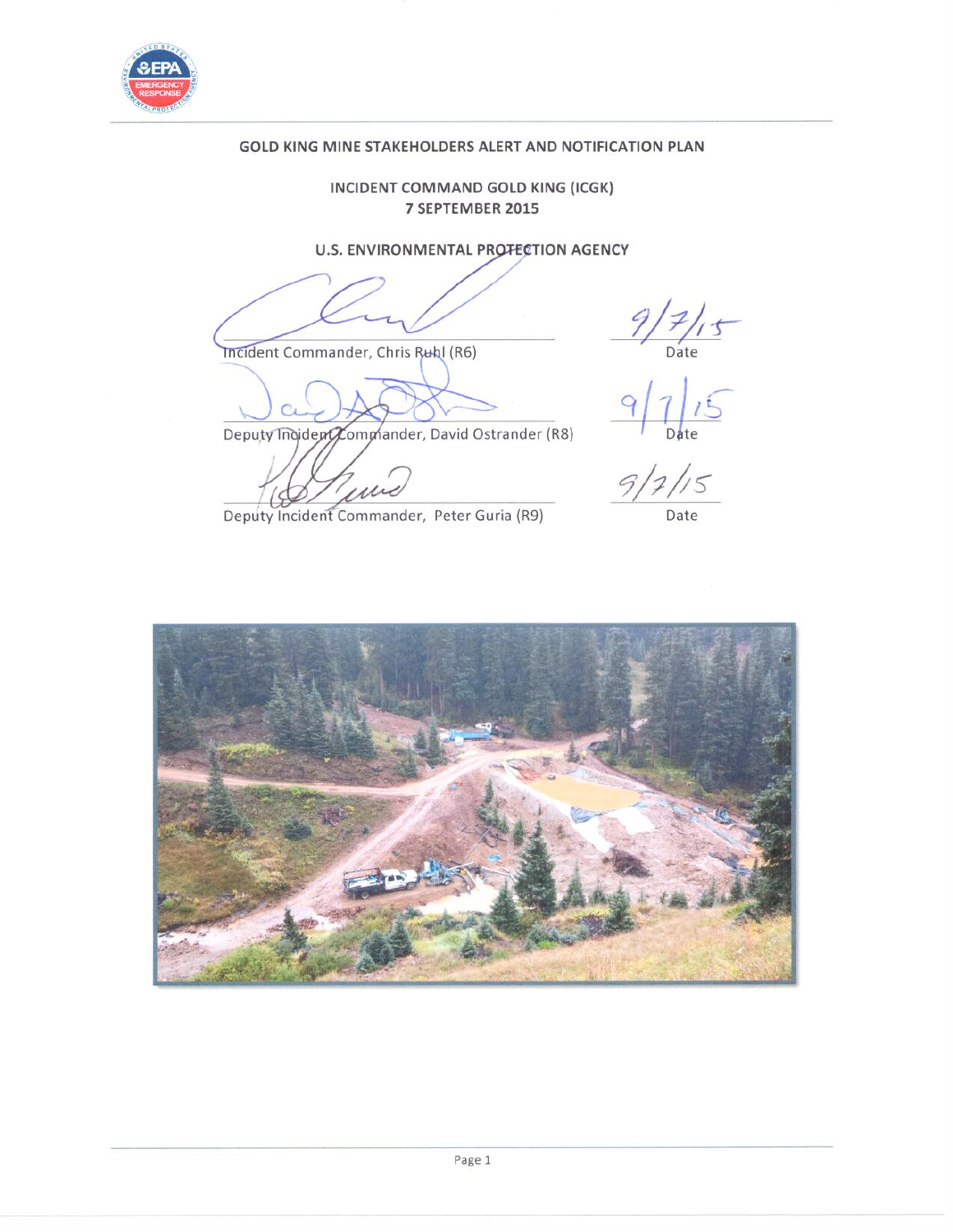

| Incident: | <b>EPA Response to Gold King Mine Release Incident</b>         |
|-----------|----------------------------------------------------------------|
| Subject:  | <b>Gold King Mine Stakeholders Alert and Notification Plan</b> |
|           |                                                                |

**Strategic Objectives:** 

- 1. Notify stakeholders throughout the entire watershed in Regions 8, 6 and 9 of any mine related activities that could potentially impact the watershed.
- 2. Intended to address the first level of notification and information sharing.

## **INTRODUCTION**

The Gold King Mine Stakeholders Alert and Notification Plan will notify stakeholders throughout the entire watershed in Regions 8, 6 and 9 of any mine related activities that could potentially impact the watershed. The Plan also includes a "notification only" alert for non-mine related activities such as a rainfall event. The Plan in its current form will remain in effect as long as work is ongoing at the GKM site. The Plan is intended to address the first level of notification and information sharing. Beyond this initial notification, all parties are responsible for assessing the incident and determining additional needs for response and notification.

Planning Scenario: This Plan is not intended to take the place of emergency action plans, spill plans, normal reporting requirements or action necessary for life safety events.

The framework of this Plan is based on the assumption that existing flows in the Animas River will affect timing and dilution. At a measured flow of 1000cfs at the USGS gauging station on the Animas River below Silverton, a spill or runoff event will likely take approximately the times listed below for each reach of river.

- 1. 30 minutes: Mine Operations to Silverton City limits
- 2. 30 minutes: Silverton to entrance of Animas River canyon
- 3. 10 hours: Animas River Canyon to Bakers Bridge
- 4. 10 hours: Baker's Bridge to Northern Durango city limits
- 5. 6 hours: Northern Durango City Limits to Southern Ute Reservation Boundary
- 6. 12 hours: Southern Ute Reservation Boundary to NM State Line

#### **ALERT LEVELS**

#### *Notification 
 Only*

- $\circ$  An identified non mine-site related event affecting Cement Creek or the Animas River that will not pose a physical or safety concern for downstream users, but may be perceived as a negative event by stakeholders, public, or the media.
- o This could include a precipitation event causing discoloration of Cement Creek unrelated to mine operations, a storm event that may cause identifiable disturbance of sediment, or any other event that could cause limited discoloration of the Animas River.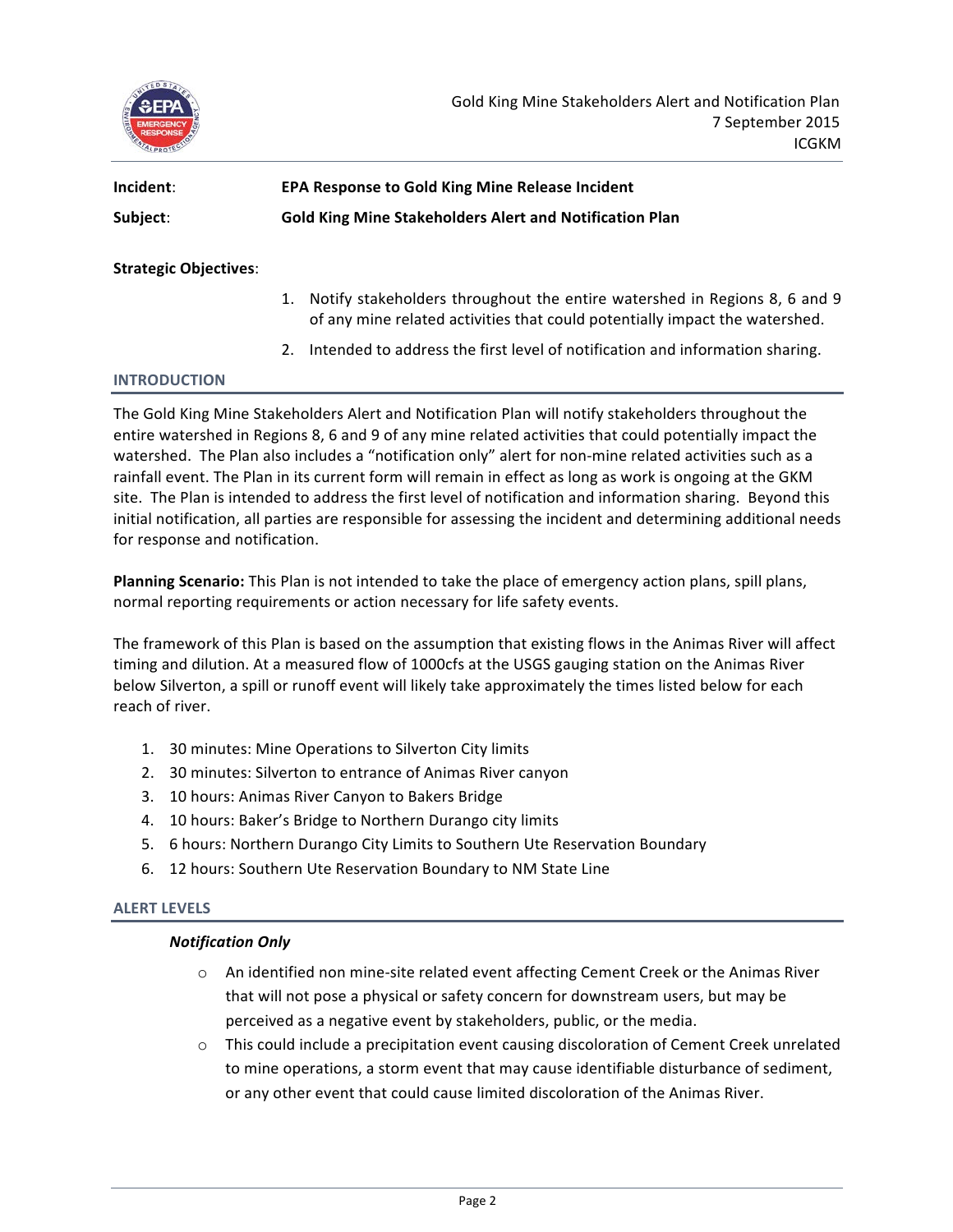

## Alert I

- $\circ$  An identified event at the mine site that is unlikely to cause any physical or safety concern, but may be negatively perceived by the public for impacts beyond Cement Creek.
- o This could include a limited or temporary release of treated or untreated mine wastewater that may be identifiable through operator knowledge or observation or direct measurements of turbidity, or pH in mine waste discharge, that could occur anywhere above the USGS Gauging Stations before Silverton.
- $\circ$  This could also include identification of a storm event affecting mine site operations or causing significant runoff leading to discoloration through two or more reaches of the Animas River identified above.

## **Alert II**

- $\circ$  An identified event that may have limited negative public perception for downstream users for physical and environmental effects.
- $\circ$  This could include a failure of treatment systems or storm event causing a shutdown of operations.
- $\circ$  This could include a surge of mine waste that overcomes current capabilities for a short period.
- $\circ$  This could include a major storm event that would mobilize sediment from several drainages and large amounts of mine waste sediment from the Animas River causing widespread identifiable turbidity and discoloration.

# **Alert III**

- $\circ$  This will include all events that are or will likely cause large-scale environmental or physical safety effects.
- $\circ$  This will include events such as terrorism or an extreme vandalism event shutting down operations.
- $\circ$  This will include additional or imminent mine dump failures, catastrophic slope failure or similar event.

## **NOTIFICATION PROTOCOL**

## *Notification 
 Only*

- $\circ$  On-site OSC to notify EPA ICP in Durango within 1 hour of identified event.
- $\circ$  EPA IC to determine need to log in daily Situation Report (SITREP).
- $\circ$  EPA ICP to E-mail stakeholder list (attached) by end of day.